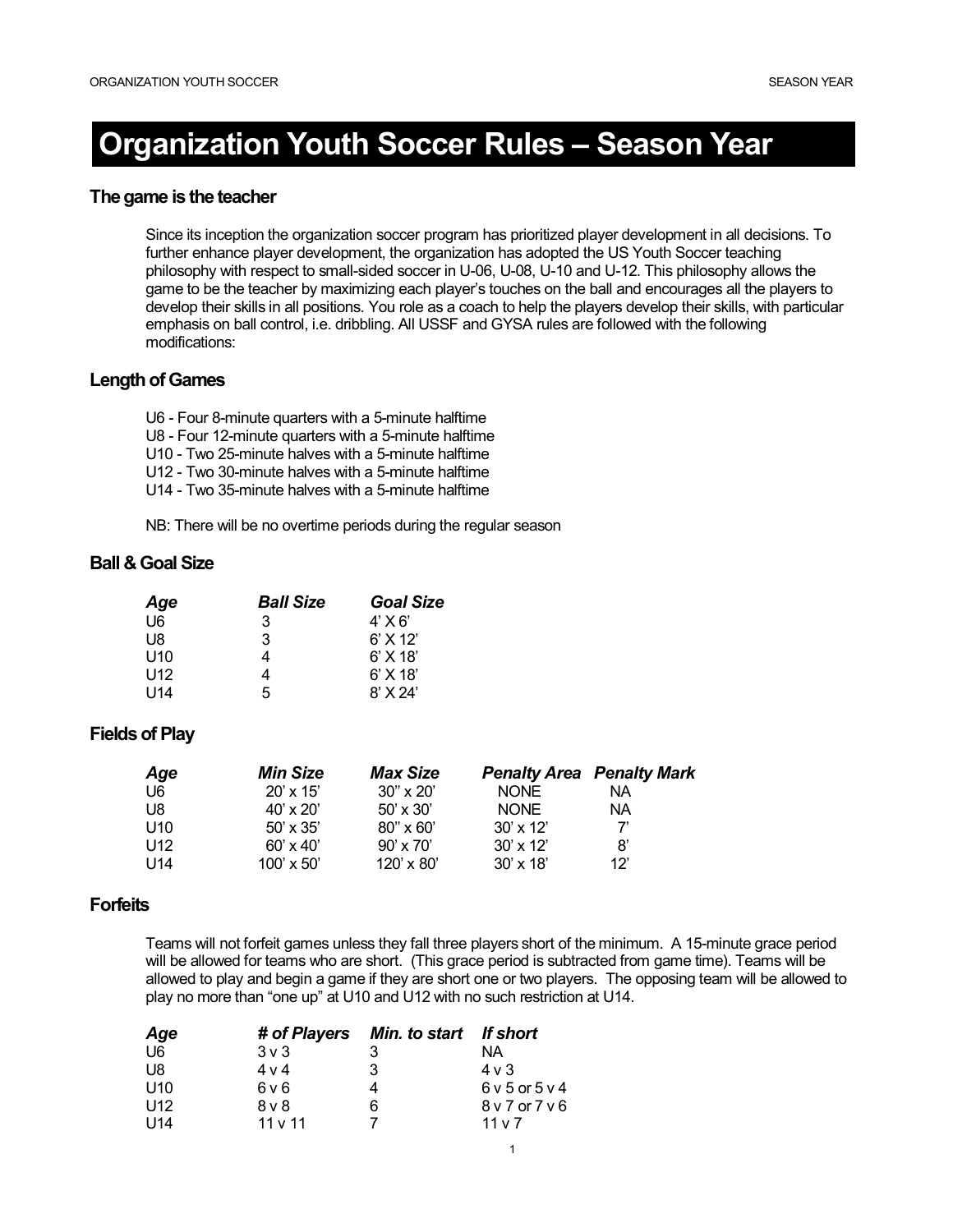# **Organization Soccer Rules - Fall 2003**

## **Rules of Play (***Pregame)*

- ! Before each game all players should meet at midfield and the coaches lead a prayer. For the interleague games at U10, U12 and U14 the home teams will lead the prayer for both teams at midfield.
- ! Coaches should check for shin guards and appropriate cleats (there should be no metal cleats)
- ! For interleague games the visiting team will have the choice in the first half to kickoff or choose an end. Possession and sides will be swapped at halftime. On a neutral field a coin flip will determine home/visitor.
- ! Players will not wear anything that could be dangerous to them or other players (rings, bracelets, earrings, jewelry, large hair clips, etc). For interleague games referees will ask players to remove these objects.
- ! For interleague games, coaches and teams will be on one sideline with all spectators occupying the opposite sideline. The area behind both goals from corner to corner will be clear of people at all times.
- No players with casts of any kind are allowed to play.

## **Rules of Play** *(In game)*

- At each age group each child must play half of the ballgame. If a player is late, he/she is only entitled to play one half of the time that he/she is present. If a player is absent from a game, he/she forfeits the right to make up those two quarters at any other game.
- When all players are not in attendance, the extra playing time should be divided equally among the players that are present. Please keep tabs from game to game who has and who has not played extra time. Extra time should not be given as a reward for advanced ball players; instead, all players should have an equal opportunity to play.
- Substitutions are only allowed on your own team's throw-in, any goal kick, for an injured player, or at halftime.
- ! Throw-in rules will apply. One yard from spot, both feet on the ground, ball thrown in over the head facing the field.
- ! Goalkeepers are used in all interleague games. No harassment of goalkeepers is allowed. Opposing players must move away from the goalie once he/she has taken possession of the ball. The ball may not be played by the opposing players until it has left the penalty area. The six-second rule still applies.
- **The Offside rules apply at U10, U12 and U14.**
- ! For U10 only the goalie must play as much time in the field as in the goal.
- Slide tackling is not permitted for U6, U8 and U10

#### **Sportsmanship**

All coaches, parents, school representatives, etc, share in the responsibility for the success of our league, and for maintaining our reputation as a home of good sportsmanship, character, and class.

- ! NO PLAYER, COACH, PARENT, OR SPECTATOR MAY HARASS OR DISAGREE WITH A REFEREE.
- ! *ìThe kids will play and the officials will officiateî* . For example: A player is in an offside position and an entire team and their sideline of spectators yell out "offside". The ability of that official to referee competently, and his/her authority on the field have now been compromised.
- ! Any coaches or parents displaying unsportsmanlike conduct may be asked to leave the playing area for the duration of the game. Head Coaches will be responsible for all adults associated with their team.
- Coaches will be aware of the score at all times and will actively refrain from "running it up". Scores of 9-1 and 11-2 donít make our league stronger, instead they have the opposite effect. Coaches are expected to reposition stronger/advanced players when ahead by three goals or more.

### **Fouls and Misconduct**

If a foul is committed and to stop play would give an advantage to the offending team the referee may continue play by calling ADVANTAGE.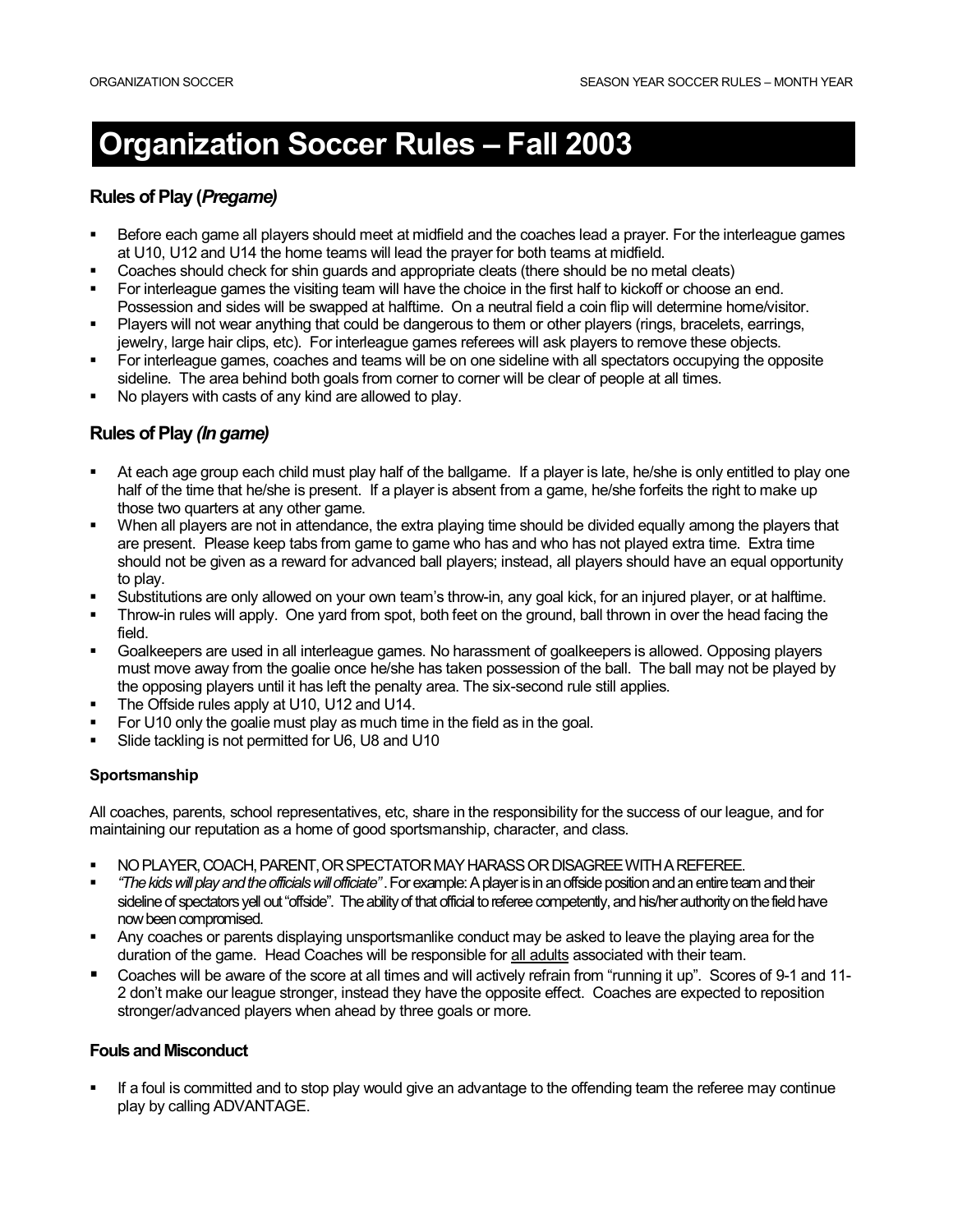## **Common Soccer Terms and Definitions**

It is important that all coaches and players learn the rules of the game and associated tactics. We encourage you to do this outside of practice and games. Learning the rules will also help parents enjoy the games. Soccer, like all games, has a number of rules and buzzwords. Here are a few key terms to understand:

**Throw-in** – when the whole of the ball passes over a sideline, either on the ground or in the air, it shall be thrown in from the point where it crossed the line, in any direction, by a player of the team opposite to that of the player who last touched it. The thrower at the moment of delivering the ball must be: Facing the field of play, touching the ground with both feet (neither of which are in the field of play), and delivering the ball from behind and over the head using both hands. Throw-ins are not used in U6 and U8 games.

**Offside** - A player in an offside position is only penalized if, at the moment the ball touches or is played by another team member, the player is, in the opinion of the referee involved in active play by:

- 1. interfering with play
- 2. interfering with an opponent
- 3. gaining an advantage by being in that position

**Free Kicks –** Free kicks and penalties can be difficult to understand. It is essential that all players understand the referee's signal on free kicks. An indirect free kick is signaled by a raised hand, which remains raised until the kick is taken. Players can score directly from a corner, a penalty, a kick-off or a direct free kick.

**Handball** – deliberate handling of the ball; carrying, propelling, or striking the ball with the hands or arms.

**Ball In and Out of Play -** The ball is out of play when it has wholly crossed the goal-line or side-line, either on the ground or in the air, or when play has been stopped by the referee. The ball is in play at all times, except as listed above, and including: If it rebounds off of a goalpost, corner flag, referee, or coach, on all throw-ins, goal kicks, corner kicks, or free kicks when the action is taken.

**Goal Kick –** when the whole of the ball crosses over the goal-line (not in the goal), either in the air or on the ground, having last been touched by a member of the attacking team it shall be kicked into play by the defending team inside the goal area.

**Corner Kick –** when the entire ball crosses over the goal-line (not in the goal), either in the air or on the ground, having last been touched by a member of the defending team it shall be kicked into play by the attacking team in the corner nearest to where the ball left the field of play. All defending players must be at least 5 yards away from the ball. There are no corner kicks at U6.

**Second Touch –** a player putting the ball into play cannot touch the ball again until it has been touched or played by another player; violation will result in a free kick for the opposing team.

**Game Duration** - the duration of games depends on the age group. See the following pages for your age group. For interleague games time is added at the refereeís discretion to accommodate time lost through injuries and substitutions, etc.

**Substitutions** - substitutions are unlimited. For interleague games they may be made with the consent of the referee prior to a throw-in in our favor, prior to a goal kick by either team, after a goal by either team, after an injury to any player which stops play, or after a caution "yellow card" to any player.

If you want more information on the soccer laws go to www.fifa.com, where all 17 laws are described in easy to read detail.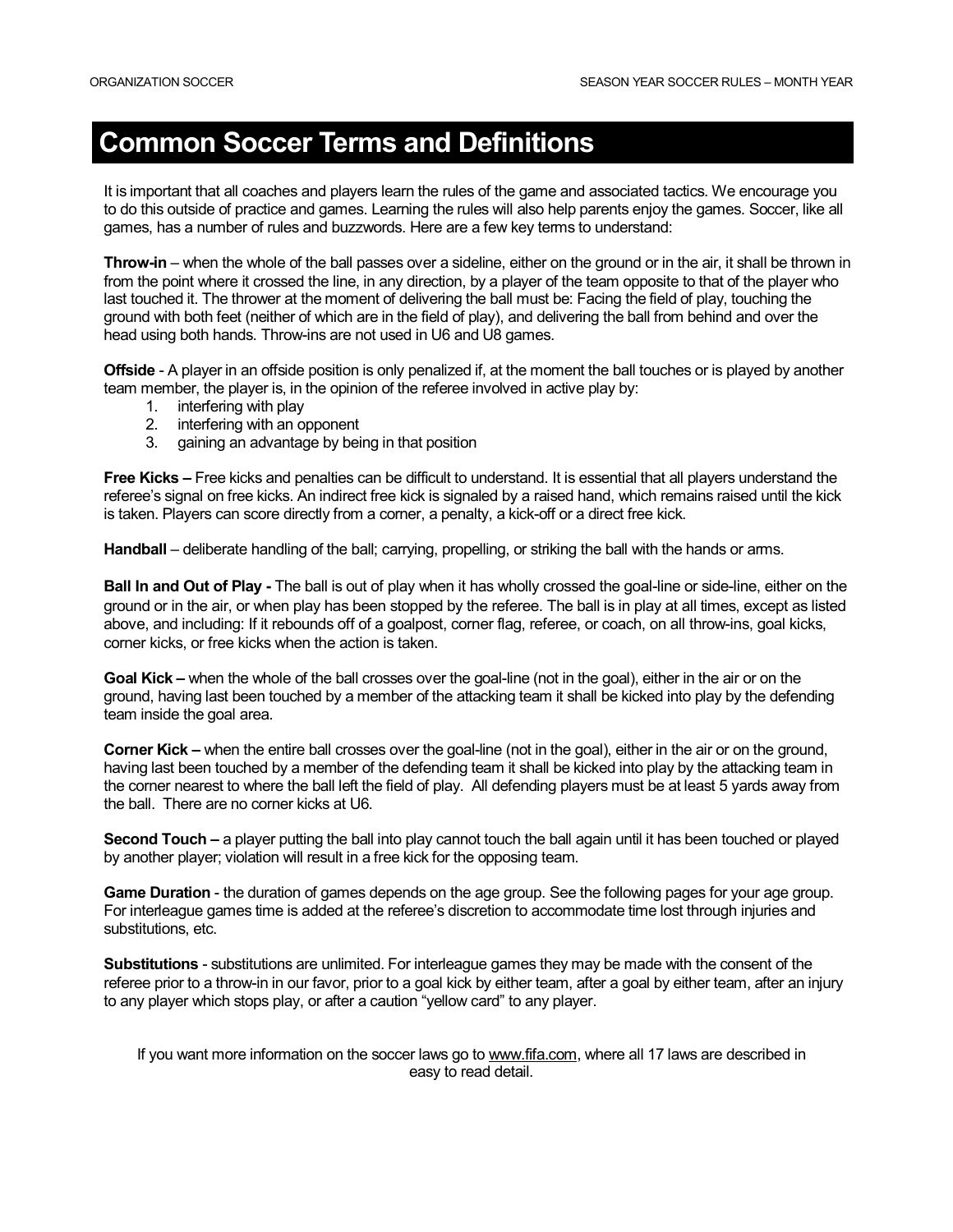## **Rules - Kindergarten (U6)**

- 3 v. 3 with no goalkeepers
- Recommended Field Size: 30 yds. x 20 yds.
- Goal Size:  $4' \times 6'$
- Size 3 ball
- Roster Size: 4 to 6 players
- No off-sides or penalty kicks
- Balls going out-of-bounds are dribbled back into play (no throw-ins)
- No corner kicks. Kick-in will be performed from sideline (5 yds. from endline) in place of corner kick.
- Goal kicks: opponents must be (3) yards from ball. Balls are dribbled back into play from any point on the goal line.
- Duration of Game: 4 x 8-minute quarters
- 2-min. break between Q1 and Q2; 2-min. break between Q3 and Q4; 5-min. break at halftime.
- Substitutions at quarter breaks, halftime, and for injured players. There is no mid-quarter break.
- All players must play minimum of 50% of each game
- Only one coach per team is allowed on field
- No scorekeeping
- There will be a 3-yard arc will be around the goal. Players will be allowed to move into and through the zone but will not be allowed to stay there unless they are playing the ball. The arc is meant to keep the children in the active play of the game. Please do not station a child at the top of the arc; this defeats the purpose.

## **Rules – U8 (1st / 2<sup>nd</sup> Grade)**

- 4 v. 4 with no goalkeepers
- Recommended Field Size: 50 yds. x 30 yds.
- Goal size:  $6' \times 12'$
- Size 3 ball
- Roster Size: 6 to 8 players
- No offsides, penalty kicks or throw-ins
- Balls going out-of-bounds are kicked back into play
- Corner kicks apply
- Goal kicks: opponents must be (5) yards from ball.
- Duration of Game: 4 x 12-minute quarters
- 2-min. break between Q1 and Q2; 2-min. break between Q3 and Q4; 5-min. break at halftime.
- All players must play minimum of 50% of each game
- Only one coach per team is allowed on the field
- There are no goalies at U-08, allowing all of the players to get more touches on the ball.
- There will be a 5-yard arc will be around the goal. Players will be allowed to move into & through the zone but will not be allowed to stay there unless they are playing the ball.
- The arc is meant to keep the children in the active play of the game. Please do not station a child at the top of the arc; this defeats the purpose.
- Substitutions at quarter breaks, halftime, and for injured players.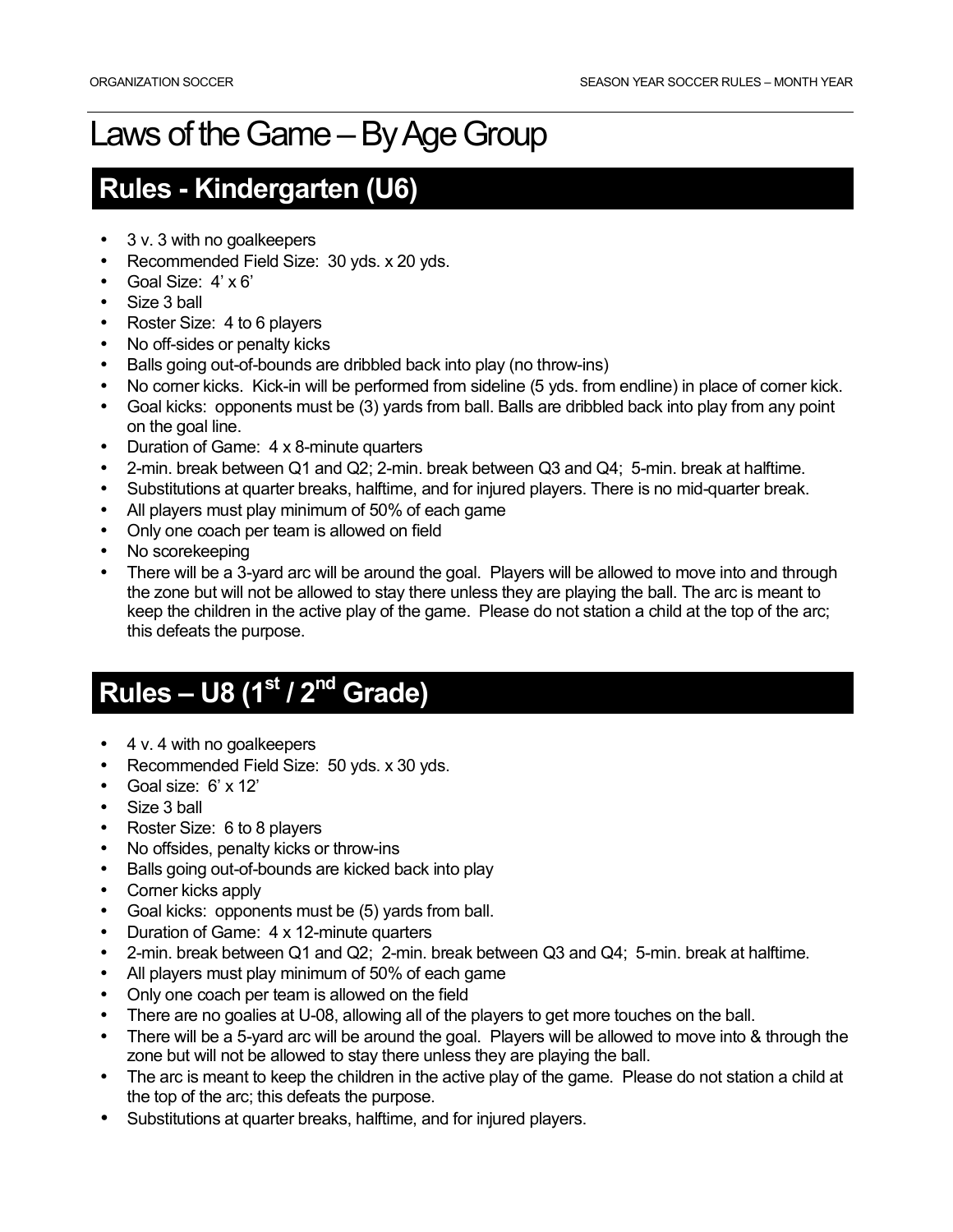# **Rules – U10 (3<sup>rd</sup> / 4<sup>th</sup> Grade)**

- 6 v. 6 with goalkeepers.
- Each team must have at least 4 players to start game.
- Recommended Field Size: 70 yds. x 40 yds.
- Goal size: 6í x 18í
- Size 4 ball
- No co-ed teams
- Roster Size: 8 to 10 players
- Offsides rules apply
- Penalty kicks apply
- Balls going out-of-bounds are put back into play via throw-in
- Duration of Game: 2 x 25-minute periods; 5-min. break at halftime.
- Substitutions only during following situations: own team's throw-in, any goal kick, for injured player, at halftime.
- Coaches not allowed on field except for extenuating circumstances (e.g. injury, etc.)
- There will be no slide tackling at U-10. A penalty for slide tackling will be an indirect kick from where the infraction occurred.
- The goalie must play as much time on the field as in the goal. If he/she plays the entire 1st half in goal, he/she must play the entire 2nd half on the field. Remember that if a child plays the entire game because of the goalie rule, this may cause another player to lose playing time.
- In U-10 regular season games, no player shall play the full game unless all players have played at least three quarters of the game, if the met practice participation to the coaches satisfaction.
- Players shall NOT play with a CAST. NO EXCEPTION.
- Footwear for U-10 must wear molded cleats or flats.
- All players must wear commercially manufactured shin guards under their socks.
- A player shall not wear anything that is dangerous to themselves or another player.
- NO PLAYER, COACH OR SPECTATOR MAY HARASS OR DISAGREE WITH A REFEREE.
- If a foul is committed and to stop play would give an advantage to the offending team then the referee may continue play by calling ADVANTAGE, then take care of the situation after play.
- Penalty kicks will be 7 yards from goal line.
- Goal kicks are taken anywhere within the small 2-yard goal box.
- Throw-in from within one yard of spot or will lose possession of ball, also both feet on the ground, over the head, and facing the field.
- Harassment of Goal Keeper Rule. When the goalkeeper has taken possession of the ball within his own penalty area, opposing players are required to move away and to the side so as not to interfere with the goalkeeper putting the ball into play. Opposing players shall not play or touch the ball until it has left the penalty area. Bottom line is opponents must step out and away for GK to put ball in play.
- For U-10 age groups, there will be the understanding that when a team is three (3) goals ahead that the team will reposition players so that the leading teamís offense is unimportant. As a minimum, while at least a three (3) goal lead is maintained, the leading teams coach shall move any of his players who have scored a goal in this game into a position where he/she is unlikely to score another goal (i.e. substitute, goalkeeper, or fullback).
- Coach and teams will be on one side of field with spectators on the other side. Coach and subs must stay on their own side and end of the field (this is called the technical area).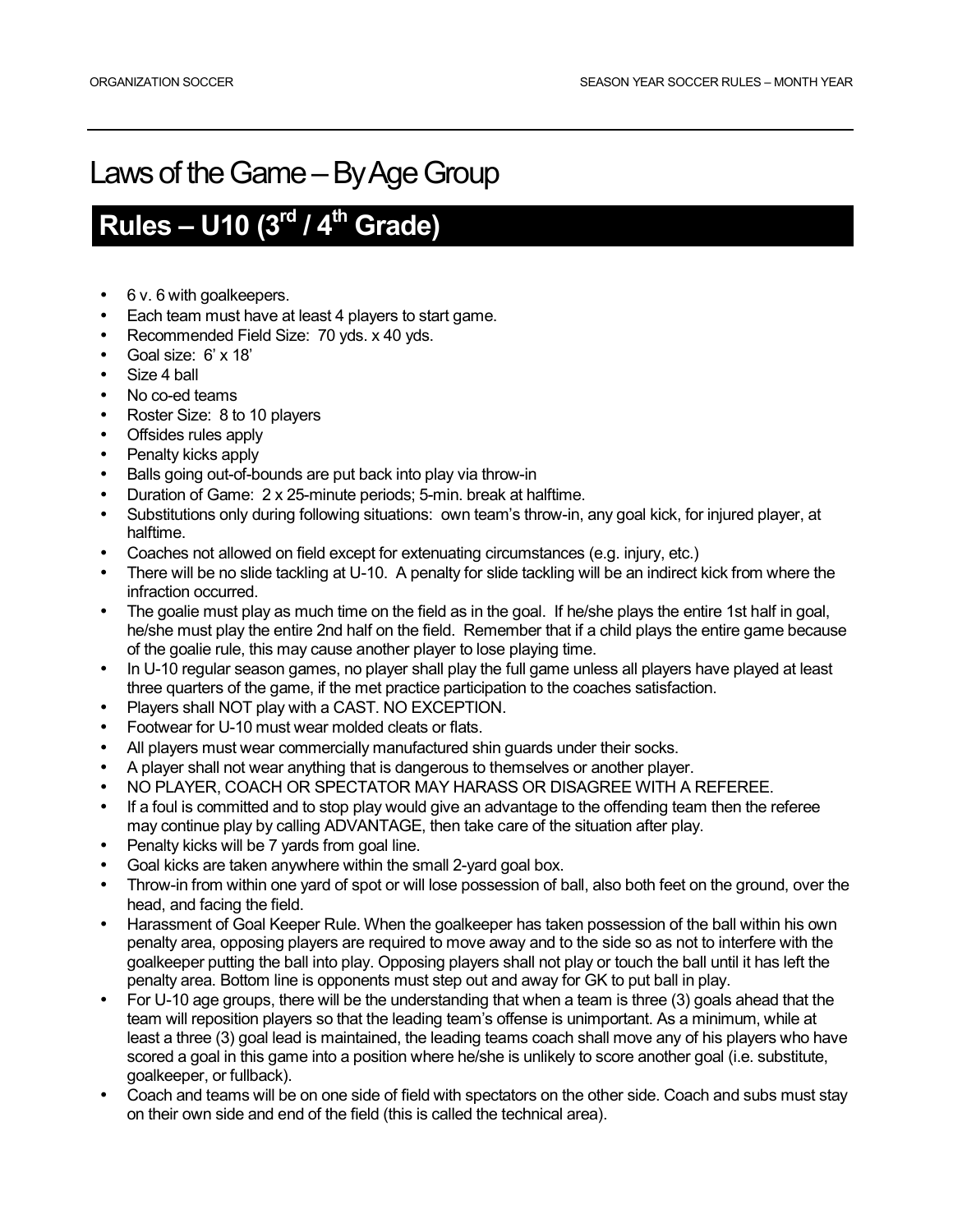## **Rules ñ U12 (5th/6th Grade)**

- 8 v. 8 with goalkeepers.
- Each team must have at least 6 players to start game.
- Recommended Field Size: 80 yds. x 50 yds.
- Goal size:  $6' \times 18'$
- Size 4 ball
- No co-ed teams
- Roster Size: 10 to 14 players
- Offsides rules apply
- Penalty kicks apply
- Duration of Game: 2 x 30-minute periods; 5-min. break at halftime.
- Substitutions only during following situations: own team's throw-in, any goal kick, for injured player, at halftime.
- Coaches not allowed on field except for extenuating circumstances (e.g. injury, etc.)
- Players shall NOT play with a CAST. NO EXCEPTION.
- Footwear must be safe; referee call.
- All players must wear commercially manufactured shin guards.
- Playing without shirt or shoes is not allowed.
- A player shall not wear anything, which is dangerous to themselves or another player.
- NO PLAYER, COACH OR SPECTATOR MAY HARASS OR DISAGREE WITH A REFEREE.
- If a foul is committed and to stop play would give an advantage to the offending team then the referee may continue play by calling ADVANTAGE (PLAY ON), then take care of the situation after play.
- Penalty kicks will be 8 yards from goal line.
- Throw-in from within one yard of spot or will lose possession of ball, also both feet on the ground, over the head, and facing the field.
- Harassment of Goal Keeper Rule. When the goalkeeper has taken possession of the ball within his own penalty area, opposing players are required to move away and to the side so as not to interfere with the goalkeeper putting the ball into play. Opposing players shall not play or touch the ball until it has left the penalty area. Bottom line is opponents must step out and away for GK to put ball in play.
- No one behind goal line, between corner flag and penalty area along touchline.
- Coach and teams will be on one side of field with spectators on the other side. Coach and subs must stay on their own side and end of the field (this is called the technical area).